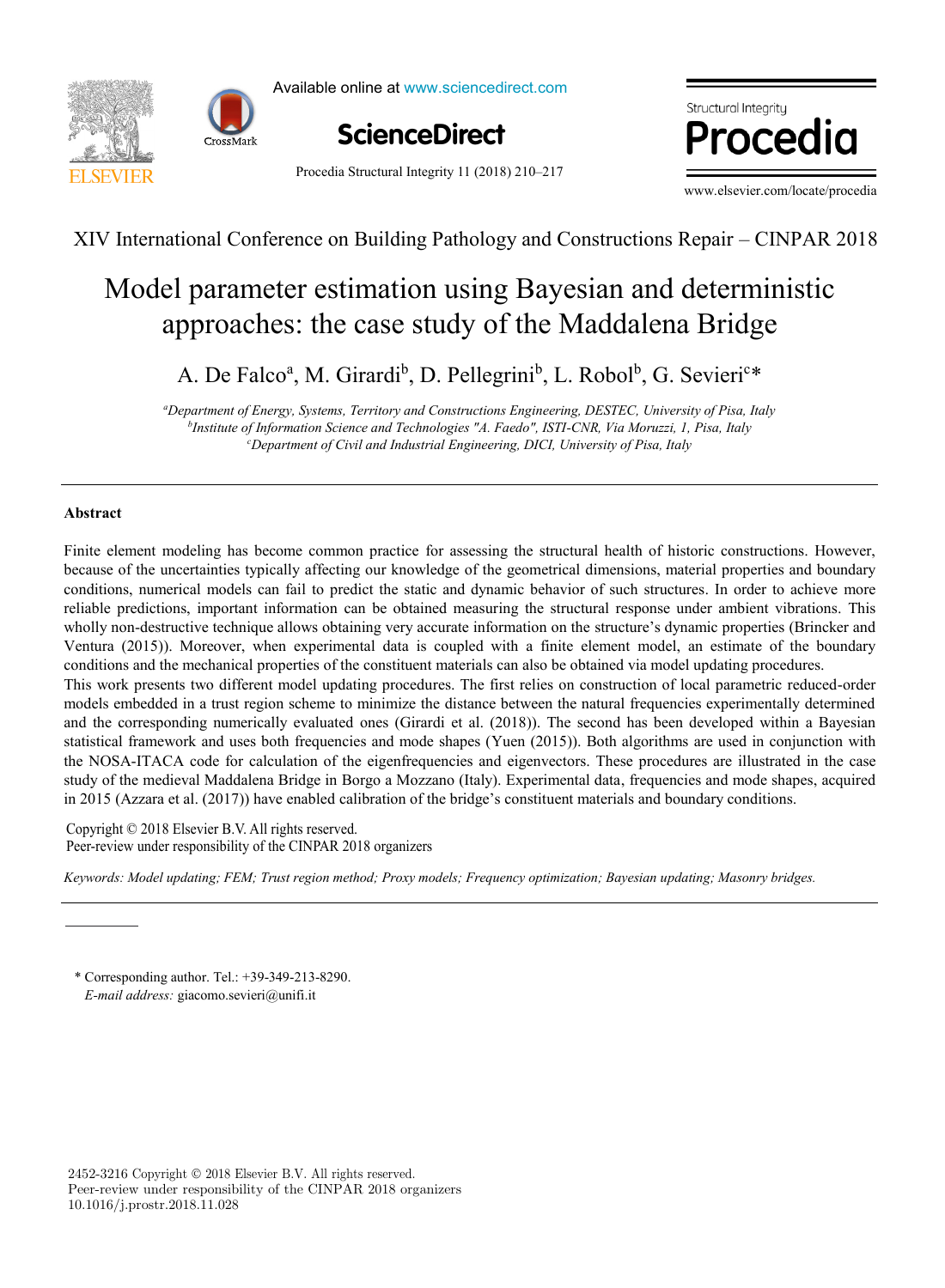## **1. Introduction**

Finite element model updating aims to estimate some unknown system properties on the basis of the system's behaviour observed during experimental tests. First developed for aerospace and mechanical engineering during the eighties (see Friswell and Mottershead (2013), Marwala, (2010) for a review), this procedure has been widely exploited in civil engineering, where it is generally applied to existing structures to obtain estimates of unknown material mechanical properties (Douglas and Reid (1982)) or for damage detection purposes (Rytter (1993)). It makes use of the results of vibration measurement campaigns. Applications to architectural heritage are more recent (see Gentile and Saisi, (2007), Ramos et al. (2011), Altunişik et al. (2018)) and rely on the recent extraordinary advancement of both sensor and computational technologies, which allow measuring very low-amplitude vibrations – such as the ambient vibrations of massive masonry structures - and managing very large numerical models. In this field, finite element model updating represents an important non-destructive tool which enables researchers and professionals to improve their knowledge of structures and provide estimates of their structural health.

In the present paper, two model updating procedures, the former using a deterministic approach, the latter developed in a Bayesian framework, are applied to the Maddalena Bridge in Borgo a Mozzano (Italy). For calculation of the eigenfrequencies and eigenvectors both procedures rely on the NOSA-ITACA code (www.nositaca.it), a free finite element solver specifically developed for the structural analysis of ancient masonry buildings. In Azzara et al. (2017) a first attempt to update some parameters of the finite element model of the Maddalena Bridge was performed via the NOSA-ITACA code by matching experimental frequencies and mode shapes. In this work the two procedures have been applied to the Maddalena Bridge using the same experimental data processed in Azzara et al. (2016), Azzara et al. (2017).

# **2. The Maddalena Bridge**

Also known as the Devil's Bridge, this famous, fascinating structure dating back to around the 11th century is the only one now remaining of the numerous bridges which once spanned the Serchio River (Fig. 1(a)). The total length of the bridge is about one hundred meter. The main arch of 38 m in span is just one meter high at the key, with a perfectly circular intrados profile and springs from the rock which forms the riverbed. The transverse section of the bridge ranges between 3.5 m and 3.7 m. The three piers in the riverbed have a peculiar raking form on the upstream side, while on the downstream side the pier between the second and third arches has been reinforced with a trapezoidal buttress. Currently several lines of communication run close by the bridge: in addition to the railway, two heavily trafficked thoroughfares stretch along both sides of the banks of the Serchio River and transmit road vibrations to the old bridge's structure.



Fig. 1. (a) The Maddalena Bridge from the nearby railway; (b) Finite element model of the Maddalena Bridge.

In June 2015 an experimental campaign was conducted to measure the ambient vibrations acting on the bridge. To this purpose four SARA three-axial seismic stations were used, arranged in different layouts over the bridge during five tests (Azzara et al. (2017)). Table 1 reports the values of the first six natural frequencies of the bridge obtained from the experimental data via the Stochastic Subspace Identification method (implemented in Reynders et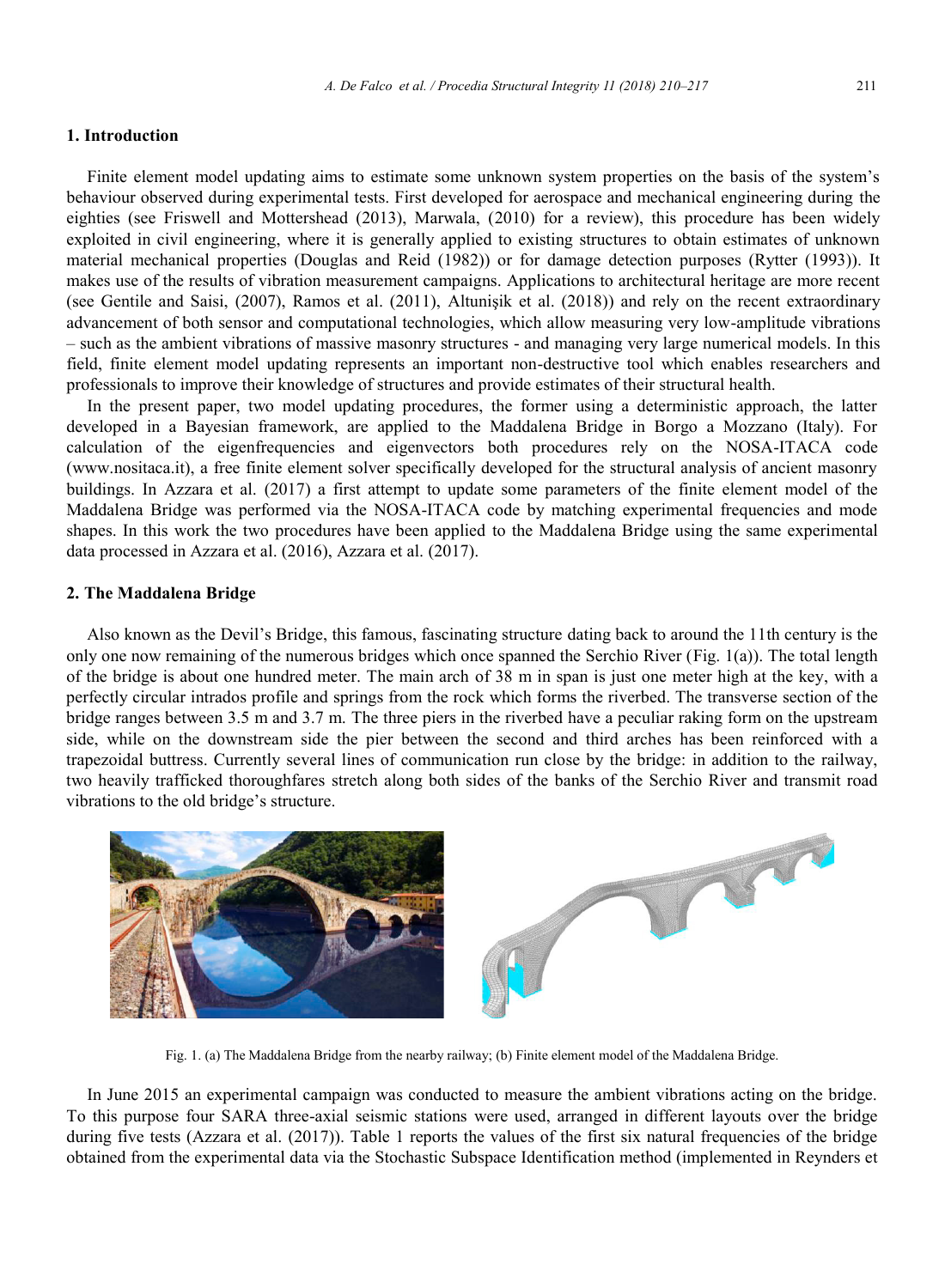al. (2014)) and averaged over the five tests. The corresponding experimental mode shapes were also extracted from the data and are reported in Azzara et al. (2017).

|              | Exp. freq. $[Hz]$ |  |
|--------------|-------------------|--|
| Mode shape 1 | 3.37              |  |
| Mode shape 2 | 5.06              |  |
| Mode shape 3 | 5.40              |  |
| Mode shape 4 | 7.06              |  |
| Mode shape 5 | 8.80              |  |
| Mode shape 6 | 9.19              |  |

Table 1. Experimental values of the natural frequencies of the Maddalena bridge from Azzara et al. (2016).

## **3. Model parameter estimation through optimization: a deterministic approach**

The model calibration procedure reported in Azzara et al. 2017 was performed by running the code for different values of the mechanical properties of the constituent materials and the soil supporting the bridge's piers to achieve a matching between numerical and experimental values of the bridge's dynamic characteristics. In the present paper a new algorithm is instead presented; it relies on construction of local parametric reduced-order models embedded in a trust region scheme to minimize the discrepancy between numerical and experimental frequencies. The algorithm has been coupled with the NOSA-ITACA code to calculate the eigenfrequencies of the finite-element model. The resulting procedure, which is completely automatic, turns out to be very efficient and reduces both the total computation time of the numerical process and user effort. The following provides a brief description of the proposed algorithm, which is described in detail in Girardi et al. (2018).

The model updating problem can be reformulated as an optimization problem by assuming that the stiffness and mass matrices **K** and **M** are functions of a parameter vector  $\mathbf{x} = (x_1, ..., x_n)$  containing the geometrical data and material properties values. We use the notation

$$
\mathbf{K} = \mathbf{K}(\mathbf{x}), \qquad \mathbf{M} = \mathbf{M}(\mathbf{x}), \qquad \mathbf{x} \in \mathbb{R}^l, \ \mathbf{K}, \mathbf{M} \in \mathbb{R}^{n m}, \tag{1}
$$

where  $n$  is the number of degrees of freedom of the FE model. The set of valid choices for the parameters is denoted by  $\Omega$ . Within this framework, we assume that the set  $\Omega$  is an *l* -dimensional box, that is

$$
\Omega = [a_1, b_1] \times [a_2, b_2] \times ... \times [a_l, b_l],\tag{2}
$$

for certain values  $a_i < b_i$ ,  $i = 1...l$ .

Our ultimate aim is to determine the optimal value of **x** that minimizes a certain cost functional  $\phi(\mathbf{x})$  within the box  $\Omega$ :

$$
\min_{x \in \Omega} \phi(x) \tag{3}
$$

The choice of the objective function  $\phi(x)$  is related to the frequencies that we wish to match. If we need to match *s* frequencies of the model, we choose a suitable weight vector  $\mathbf{w} = [w_1, ..., w_s]$ , with  $w_i \ge 0$ , and define the functional  $\phi(\mathbf{x})$  as follows:

$$
\phi(\mathbf{x}) = \left\| \frac{\sqrt{\Lambda_s(\mathbf{K}, \mathbf{M})}}{2\pi} - \mathbf{f} \right\|_{\mathbf{w}, 2}^2,
$$
\n(4)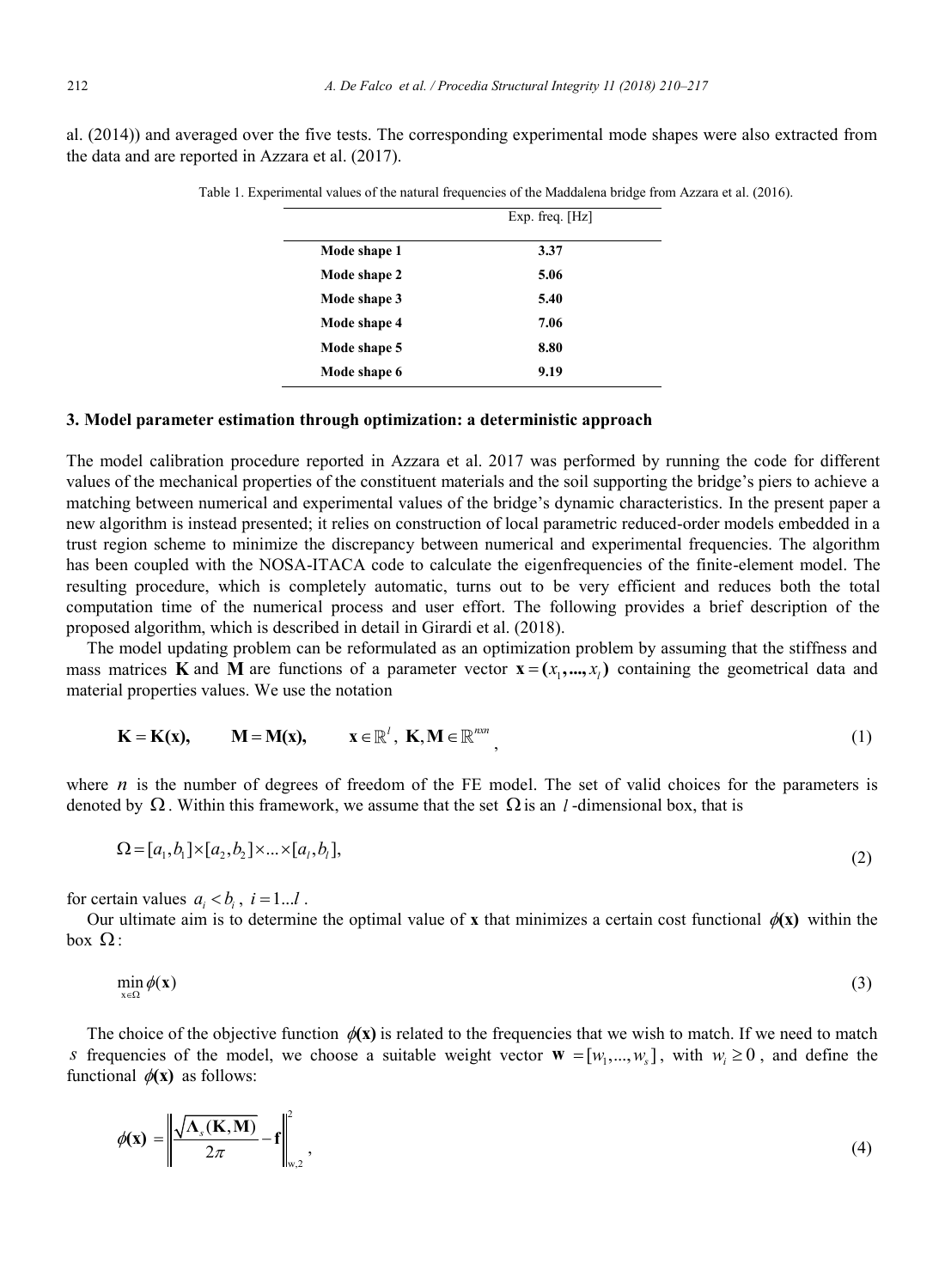where **f** is the vector of the measured frequencies and  $\Lambda_{\rm s}(\mathbf{K}, \mathbf{M})$  the one containing the smallest *s* eigenvalues of the system, ordered according to their magnitude; the norm is defined as  $||y||_{w2} = \sqrt{y^T}$  diag(**w**)**y**.

The vector **w** encodes the weight that should be given to each frequency in the optimization scheme. If the goal is to minimize the distance between the vectors of the measured and the computed frequencies in the usual Euclidean norm, then  $w = 1$ , and the vector of all ones should be chosen. If, instead, relative accuracy on the frequencies is desired,  $w_i = f_i^{-1}$  is a natural choice. If some frequencies need to be ignored, we can set the corresponding component of **w** to zero. To avoid scaling issues, the weight vector is always normalized in order to have  $\|\mathbf{w}\|_{\gamma} = 1$ .

When the FE model is very large, model reduction techniques have to be used in order to decrease its size to a more manageable order. If, as in equation (1), the model depends on the parameters **x**, obtaining an accurate reduced parametric model that reflects the behavior of the original one for all possible parameter values is not a trivial matter. To this end, an efficient Lanczos-based projection strategy tailored to the needs of the FE analysis of engineering structures has been implemented (Girardi et al, 2018). By modifying the Lanczos projection used to compute the structure's first eigenvalues (and corresponding eigenvectors), we obtain local parametric reducedorder models that, embedded in a trust region scheme, are the basis for an efficient algorithm that minimizes the objective function (4).

The new procedure is applied here to the finite element model of the Maddalena Bridge (Fig. 1(b)). We update three parameters, the Young's modulus  $E$  and the mass density  $\rho$  of the material constituting the bridge's structure (assumed to be homogeneous), and the stiffness  $k<sub>s</sub>$  of the soil under the right abutment of the main arch. The remaining piers are assumed to be instead restrained from any displacements. As revealed by the numerical tests, the model seems to be quite insensitive to changes in the material Poisson's ratio, which was then set at 0.16. With regard to the masonry constituting the bridge's parapets, changes in its mechanical properties do not significantly affect the first natural frequencies (mode shapes involving the parapets' movements have been detected at about 17 Hz), which have therefore been fixed at  $E = 3800 \text{ MPa}$  and  $\rho = 2000 \text{ kg/m}^3$ , as per Azzara et al (2017).

The parameters are allowed to vary within the intervals

 $4000 \text{ MPa} \le E \le 7200 \text{ MPa}$ ,  $1600 \text{ kg/m}^3 \le \rho \le 2200 \text{ kg/m}^3$ ,  $1.9 \cdot 10^9 \text{ N/m}^3 \le k_{\text{s}} \le 2.9 \cdot 10^{11} \text{ N/m}^3$ 

and the objective function built with  $w_i = f_i^{-1}$ .

The total computation time was 534 s, including the time for assembly of the parametric model as well as the optimization steps. The experiments have been performed on a server with an i7-920 CPU running at 2.67 GHz and 18GB of RAM. The starting components used for the parameters vector are  $E = 5000 \text{ MPa}$ ,  $\rho = 2100 \text{ kg/m}^3$ , and  $k<sub>s</sub> = 2.1 \cdot 10<sup>10</sup>$  N/m<sup>3</sup>, which represent the mean values of the prior distributions utilized for the Bayesian updating (Table 2).

Moreover, as the frequencies remain almost unchanged when the ratio  $E/\rho$  is kept constant, the Jacobian in the optimization method might be badly conditioned. In order to overcome this problem, standard regularization procedures have been employed (Wright and Nocedal, 1999). This made the method robust to the presence of noise in the data. The optimal parameters found through this approach are

$$
E = 6889 \text{ MPa}
$$
,  $\rho = 1845 \text{ kg/m}^3$ ,  $k_s = 1.929 \cdot 10^{10} \text{ N/m}^3$ 

These values of the parameters substantially coincide with those found in Azzara et al. (2017), which pointed out that the high resulting value of the homogenized Young's modulus can be regarded as an initial, dynamic value of the high quality masonry making up the Maddalena bridge. The value of  $k<sub>s</sub>$  corresponds to a very compact cohesive soil or a very dense sand, while the remaining part of the bridge lies on rock.

Fig. 2a shows the objective function  $\phi(\mathbf{x})$  versus *E* and  $k_s$ , evaluated for  $w_i = f_i^{-1}$ . The chosen solution, which is plotted in the figure, represents the absolute minimum of  $\phi(\mathbf{x})$  in  $\Omega$ . Fig. 2b instead shows a section of  $\phi(\mathbf{x})$ passing through the function's minimum point. Finally, Fig. 3 shows, on the left, the convergence of the objective function to the minimum for each iteration corresponding to a new reduced model (dashed line is the tolerance), and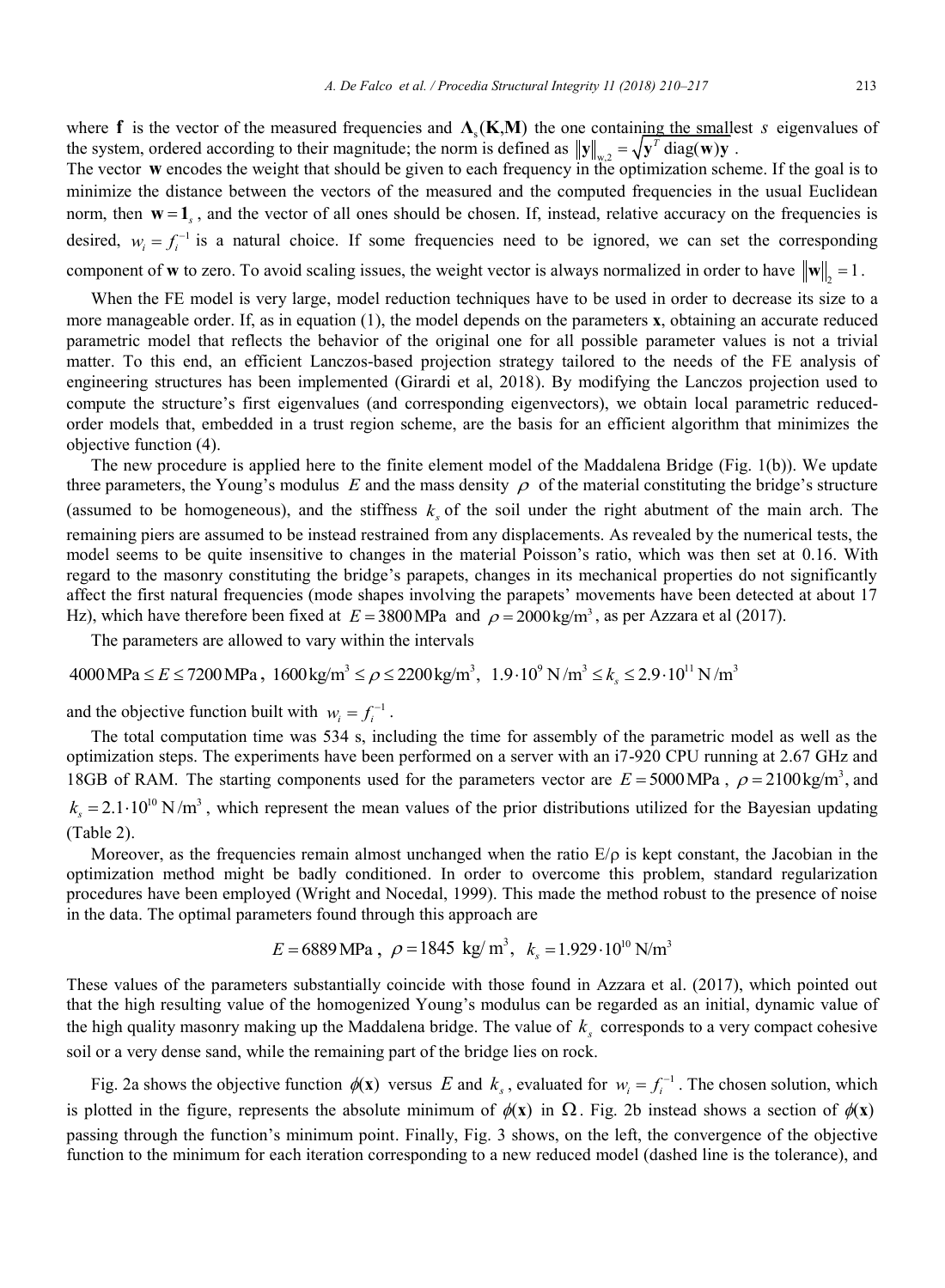

on the right, the convergence of the model's frequencies to the experimental values.

Fig. 2. (a) The objective function  $\phi$  vs. the Young's modulus *E* [N/m<sup>2</sup>] and the stiffness  $k_s$  [N/m<sup>3</sup>] of the soil. (b) A section of the objective function  $\phi$  passing through the minimum point. Young's modulus in [N/m<sup>2</sup>].



Fig. 3. Convergence history of the algorithm.

### **4. Bayesian approach for model parameter estimation**

The proposed procedure, developed in a Bayesian framework, aims at identifying the material parameters of the Maddalena Bridge, the material elastic moduli and density, and the soil stiffness  $k_s$  under the right abutment of the main arch. Parameters updating is carried out by matching the experimental natural frequencies with the corresponding model output related to the same mode shape.

Bayes' rule in statistical analysis (Box and Tiao, 1992) describes the probability of an event based on prior knowledge of the conditions that might be related to the event. Bayes' theorem is expressed as follows

$$
P(A/B) = \frac{P(B/A)P(A)}{P(B)},
$$
\n<sup>(5)</sup>

where  $P(A|B)$  expresses the conditional probability of event A, when event B has occurred,  $P(A)$  and  $P(B)$  are the probabilities of events *A* and *B,* respectively, and *P*(*B*|*A*) is the conditional probability of event *B*, when event *A* has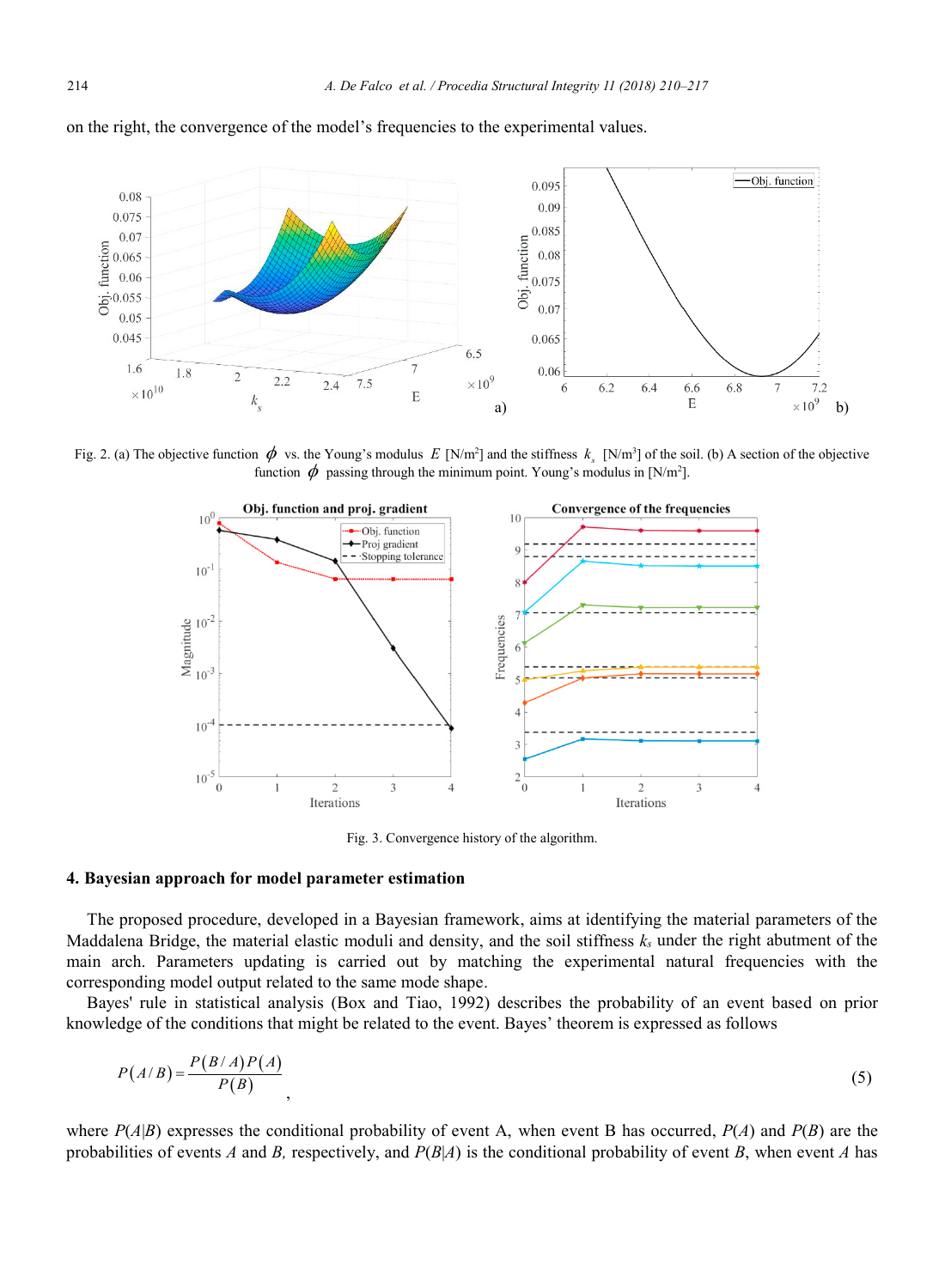occurred. By interpreting event *A* as the parameters vector to be updated and *B* as one of the available data measurements,  $P(A)$  is the initial state of knowledge of the parameters and  $P(A|B)$  is the updated state of the knowledge. The term  $P(B|A)/P(B)$ , which summarizes the available information on the structure, transforms the knowledge of the system and can be expressed in the form given by Fisher (1922) as the product of a normalization factor  $\kappa$  and the likelihood function.

By substituting *A* and *B* with **x** and **y**, where **x** is the vector of the *l* random variables, **y** the vector of the *q* measurements, the updating rule is expressed by

$$
p(x|y) = K L(x|y) p(x).
$$
 (6)

 $p(x|y)$  represents the posterior distribution that denotes the updated state of knowledge about the random variable *x*, and  $L(x|y)$  is the likelihood function, which transforms the prior distribution into the posterior distribution by updating the model parameters once the new *q* data collected in *y* are gathered. Finally,  $p(x)$  is the prior distribution, which represents the state of knowledge before introduction of new data  $y$ , and  $\kappa$  is the normalizing factor

$$
\kappa = \left[ \int L(\mathbf{x} \mid \mathbf{y}) p(\mathbf{x}) d\mathbf{x} \right]^{-1} \tag{7}
$$

Considering an additive probabilistic model and normally distributed model error, the likelihood function in the *q*variate form can be written as (Gardoni, 2002), (Box and Tiao, 1992)

$$
L(\mathbf{x}, \sigma_k) \propto \prod_{i=1}^{q} P\big[\sigma_k \varepsilon_{ki} = r_{ki}(\mathbf{x})\big] \qquad k = 1, ..., s \qquad (8)
$$

where  $\varepsilon_{ki}$  is a normal random variable having zero mean value and unit standard deviation,  $\sigma_k$  is the *k*-th component of the covariance matrix  $\Sigma$  of the error, and  $r_{ki}(x)$  is the *i*-th residual, which represents the discrepancy between the measurement and the prediction of the *k*-th experimental frequency. The following expression thus holds

$$
r_{ki}(\mathbf{x}) = C_{ki} - \hat{c}_{ki}(\mathbf{x})\tag{9}
$$

where  $C_{ki}$  is the term related to the measurements and  $\hat{c}_{ki}(\mathbf{x})$  is the term related to the model output.

Determination of the likelihood, and hence of the posterior distribution of random variables cannot generally be solved in closed form, so numerical techniques are needed. The Markov Chain Monte Carlo (MCMC) method is one of the most commonly adopted techniques (Medova, (2007)) when stochastic FE are involved.

In the present case, the reference measure is represented by natural frequencies. Unfortunately, when parameters vary within the confidence interval, the order of the mode shapes in the model may also vary, so the procedure must be able to recognize these changes and correctly link the numerical frequencies to the corresponding experimental ones. In order to compare numerical and experimental mode shapes, the Metropolis-Hastings version of the Monte Carlo Markov Chain (MCMC) algorithm has been modified by introducing the Modal Assurance Criterion (MAC), to associate frequencies with mode shapes. More specifically, at each step of the algorithm, when sampling is carried out, the numerical model's mode shapes are compared with the experimental ones, and the MAC matrix calculated, thereby allowing us to identify the correspondence between experimental and numerical mode shapes. Moreover, in order to reduce the computational load, the finite element model response in terms of frequencies and mode shapes is reproduced through a proxy model (Marwala, 2010). The technique used for this purpose is the General Polynomial Chaos Expansion (GPCE), (Xiu, 2010), which allows creating a response surface that depends on the parameters and makes the uncertainties propagation computationally simple. It also enables assessing the influence of each parameter on the results of the FE model through synthetic indices. Finally, this model provides an estimate of the covariance matrix of the error distribution containing the error variance for each frequency.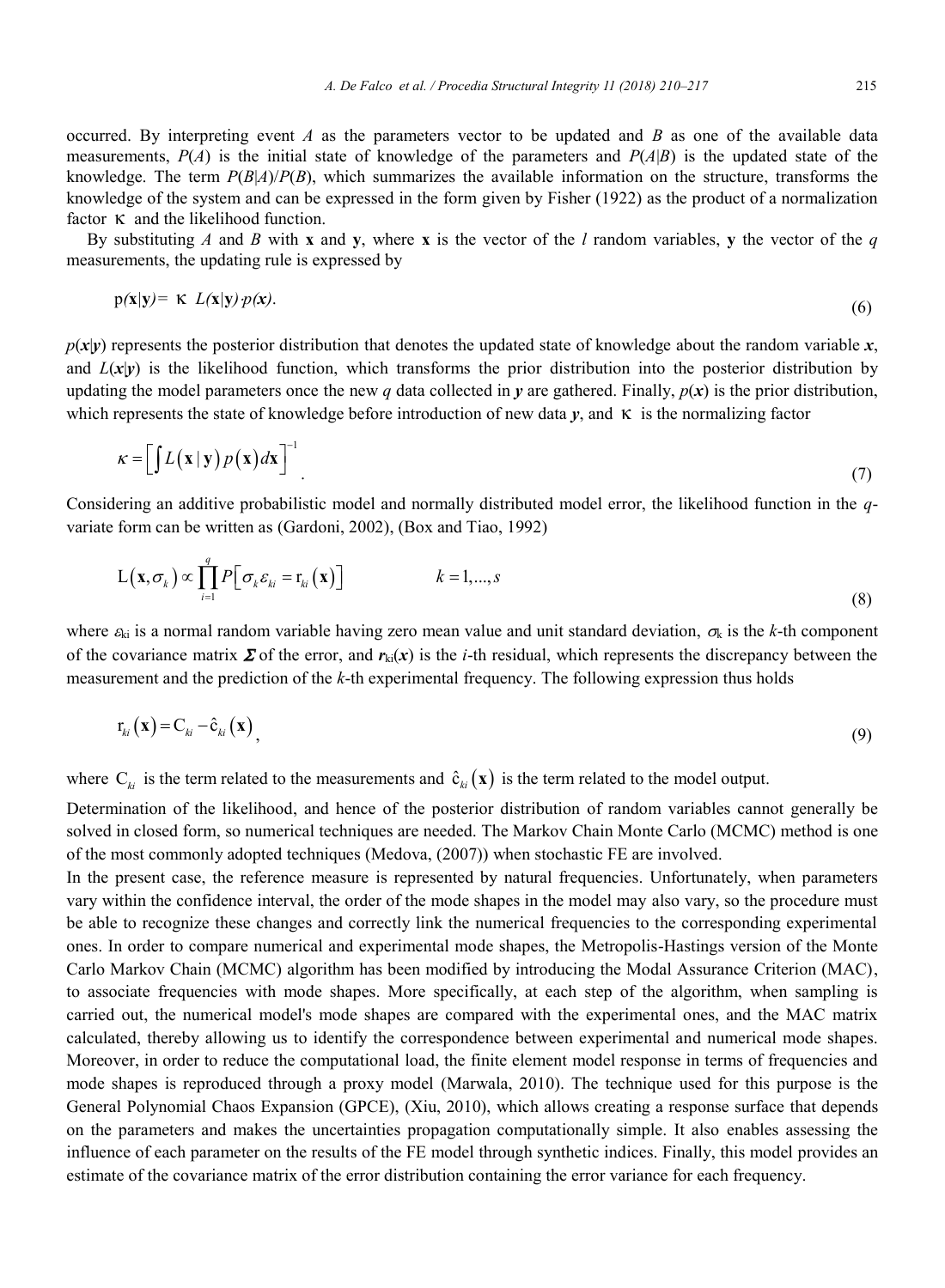The procedure described above has been implemented for the case study based on the same experimental results (Azzara et al. (2017)), using the NOSA-ITACA FE code for eigenfrequencies and eigenvectors calculation (Fig. 1b).

The material parameters to be identified are the two elastic moduli (bulk modulus *K* and shear modulus *G*) and the density  $\rho$  and the constant  $k_s$  of the elastic supports under the right abutment to model the soil stiffness.

Construction of the proxy model through the GPCE technique has been performed using Hermitian Polynomials of grade up to 4, whose coefficients have been calculated through a regression of 625 FE analyses. The number of analyses was determined via the full tensor grid method (Xiu, 2010). The updating procedure required about 43000 runs of the proxy model. As a first result stemming from use of the GPCE technique, it can be deduced that the most significant parameters are  $G$   $\rho$  and  $k_s$ .

Six mode shapes have been identified: the first strongly influenced by  $G$ , the second involving vertical displacements of the main arcade, and the third regarding its out-of plane displacements. Some results obtained are shown in Fig. 4 in the form of probability density functions of the three parameters mentioned above (4a, 4b) and of comparison between the experimental and the numerical values of the bridge's natural frequencies (4c). Table 2 reports the results in terms of mean values and standard deviations of the parameters after updating.



Fig. 4. (a) probability density functions of G; (b) probability density functions of soil stiffness ks; (c) Comparison between experimental and numerical frequencies - Bayesian approach.

|                              | $G$ [MPa] | $\rho$ [kg/m <sup>3</sup> ] | $K$ [MPa] | $k_{\rm s}$ [N/m <sup>3</sup> ] |
|------------------------------|-----------|-----------------------------|-----------|---------------------------------|
| Prior mean                   | 2083      | 2100                        | 2777      | $2.110^{10}$                    |
| Prior standard deviation     | 625       | 300                         | 833       | 6.30 $10^9$                     |
| Posterior mean               | 2922      | 1976                        | 3308      | $2.173110^{10}$                 |
| Posterior standard deviation | 172.81    | 8.3539                      | 320       | 4.0721 107                      |

Table 2. Parameters identified through the Bayesian approach

## **5. Conclusion**

The paper has presented two model updating procedures, one developed within a deterministic framework and the other following a Bayesian probabilistic approach. These procedures have been applied to the finite element model of the Maddalena Bridge in Borgo a Mozzano and furnish an estimate of the mechanical properties of the bridge's constituent materials and foundation soil stiffness. The finite element model has been calibrated using some experimental results, natural frequencies and mode shapes of the bridge obtained via Operational Modal Analysis (Azzara et al, 2017). Tables 3 and 4 compare the procedures in terms of identified parameters and relative errors between numerical and experimental frequency values. The two methods give very similar results in terms of the numerical frequencies and the parameter values – the most significant difference arising in the evaluation of the